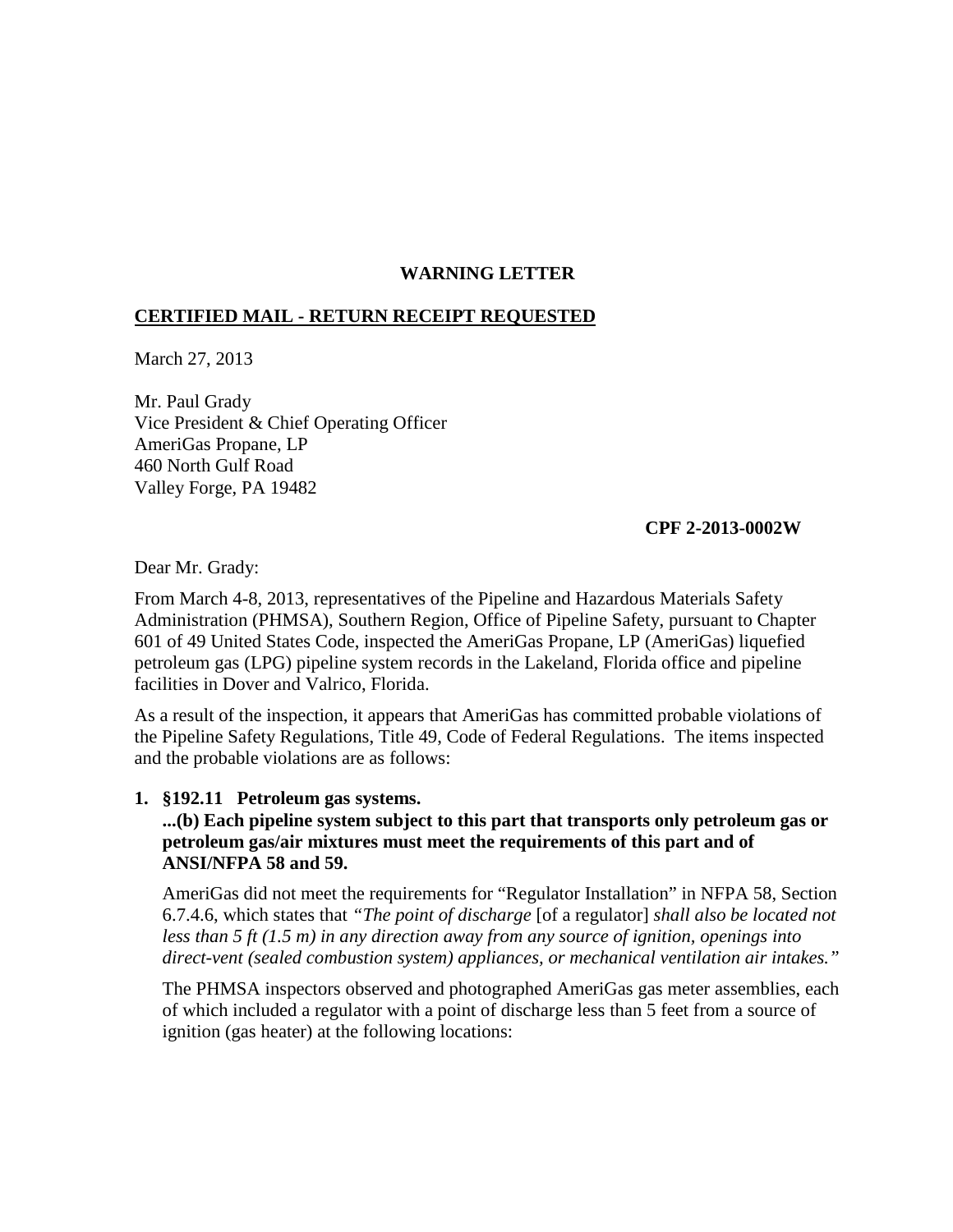- − 2411 Drake Elm Street, Valrico
- − 2204 Durrant Court (Brandon East)
- − 2203 Sunnybank (Brandon East)
- − 3803 Sunnybank (Brandon East)
- **2. §192.465 External corrosion control: Monitoring.**

**(a) Each pipeline that is under cathodic protection must be tested at least once each calendar year, but with intervals not exceeding 15 months, to determine whether the cathodic protection meets the requirements of §192.463. However, if tests at those intervals are impractical for separately protected short sections of mains or transmission line, not in excess of 100 feet (30 meters), or separately protected service line, these pipelines may be surveyed on a sampling basis. At least 10 percent of these protected structures, distributed over the entire system must be surveyed each calendar year, with a different 10 percent checked each subsequent year, so that the entire system is tested in each 10-year period.**

AmeriGas did not provide records to demonstrate that it had performed external corrosion control monitoring of the tanks for the following systems in calendar year 2012 to determine whether the cathodic protection met the requirements of §192.463.

- − Stoney Creek
- − Valterra
- − Brandon East
- − Arista
- **3. §192.721 Distribution systems: Patrolling.**

**(a) The frequency of patrolling mains must be determined by the severity of the conditions which could cause failure or leakage, and the consequent hazards to public safety.**

**(b) Mains in places or on structures where anticipated physical movement or external loading could cause failure or leakage must be patrolled—** 

**(1) In business districts, at intervals not exceeding 4½ months, but at least four times each calendar year; and**

**(2) Outside business districts, at intervals not exceeding 7½ months, but at least twice each calendar year.**

AmeriGas did not provide records to demonstrate that it had patrolled its mains outside business districts for the following systems in calendar year 2012 at intervals not exceeding 7½ months, but at least twice each calendar year.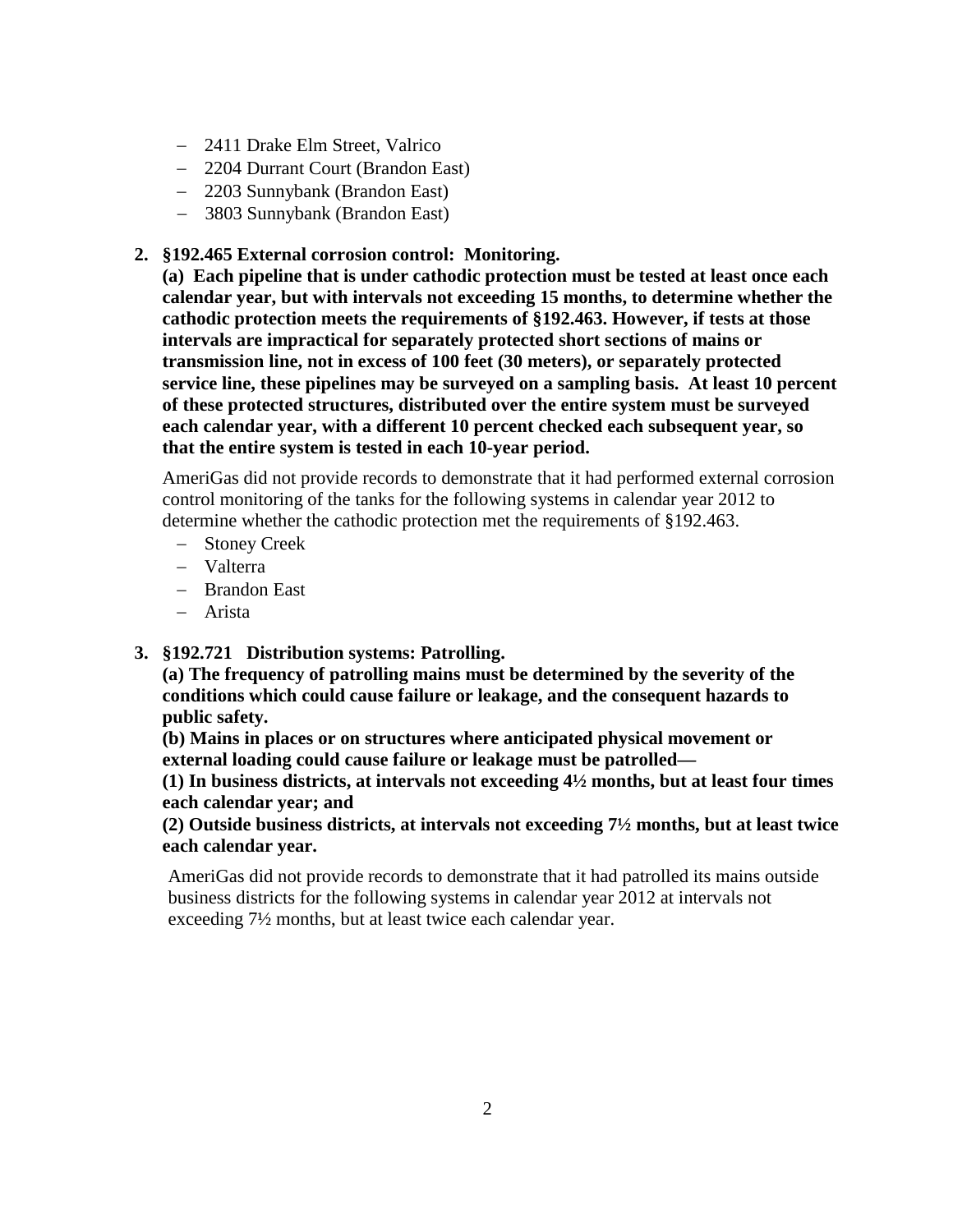- − Stoney Creek
- − Valterra
- − Brandon East
- − Crossby Crossing
- − Arista
- **4. §192.739 Pressure limiting and regulating stations: Inspection and testing. (a) Each pressure limiting station, relief device (except rupture discs), and pressure regulating station and its equipment must be subjected at intervals not exceeding 15 months, but at least once each calendar year, to inspections and tests to determine that it is—** 
	- **(1) In good mechanical condition;**

**(2) Adequate from the standpoint of capacity and reliability of operation for the service in which it is employed;**

**(3) Except as provided in paragraph (b) of this section, set to control or relieve at the correct pressure consistent with the pressure limits of §192.201(a); and (4) Properly installed and protected from dirt, liquids, or other conditions that might prevent proper operation.**

AmeriGas did not provide any records to demonstrate that it had inspected, tested, and determined the capacity of each pressure limiting and regulating station, and its equipment at the following locations in calendar year 2012.

- − Brandon East
- − Stoney Creek
- − Valterra

**5. §192.747 Valve maintenance: Distribution systems.**

**(a) Each valve, the use of which may be necessary for the safe operation of a distribution system, must be checked and serviced at intervals not exceeding 15 months, but at least once each calendar year.**

AmeriGas identified 19 poly plug valves functioning as key or emergency valves in 5 regulated systems but did not provide any records to demonstrate that it had checked and serviced each of these valves in calendar year 2012. The two key valves at the Valterra system were not checked and serviced calendar years 2011 and 2012.

Under 49 United States Code, § 60122, AmeriGas Propane, LP is subject to a civil penalty not to exceed \$200,000 per violation per day the violation persists up to a maximum of \$2,000,000 for a related series of violations. For violations occurring prior to January 4, 2012, the maximum penalty may not exceed \$100,000 per violation per day, with a maximum penalty not to exceed \$1,000,000 for a related series of violations. We have reviewed the circumstances and supporting documents involved in this case, and have decided not to conduct additional enforcement action or penalty assessment proceedings at this time. We advise you to correct the items identified in this letter. Failure to do so will result in AmeriGas Propane, LP being subject to additional enforcement action.